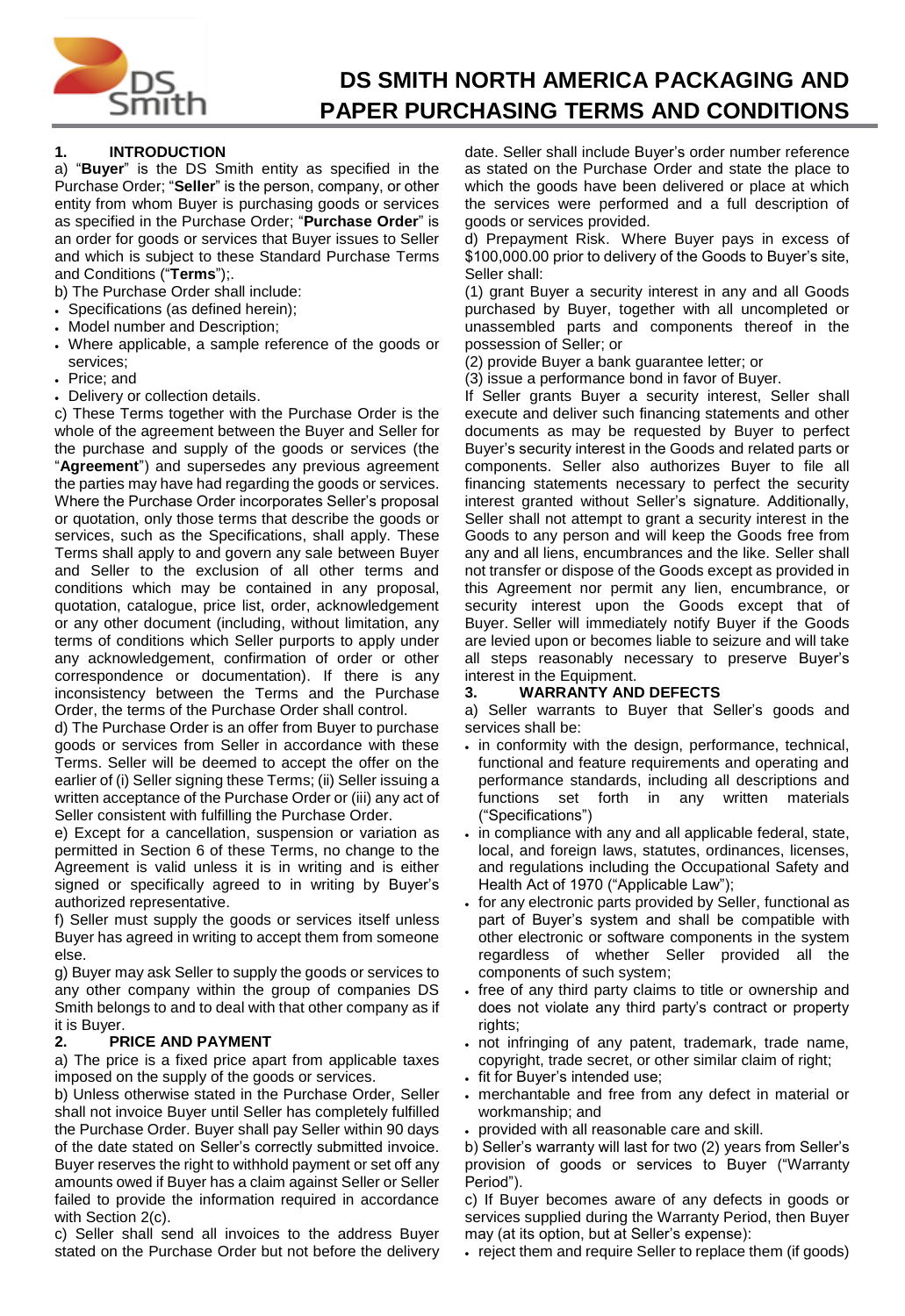

# **DS SMITH NORTH AMERICA PACKAGING AND PAPER PURCHASING TERMS AND CONDITIONS**

or re-perform them (if services);

- accept them but require Seller to pay an appropriate refund;
- require Seller to carry out remedial work; or
- reject them, repudiate the Agreement and claim from Seller any loss Buyer suffers as a result.

d) If Buyer requires Seller to perform remedial warranty work, such work will be provided as soon as reasonably possible after notification to Seller that a good or service is not functioning properly. When remedial work has commenced, Seller shall continue its efforts until such time as the good or service is made to function properly.

e) Seller shall warrant any and all replacement goods, re-performed services or remedial warranty work from the date Seller provides such goods, services or work for an additional Warranty Period.

f) These provisions are in addition to any other rights or remedies Buyer may have.

#### **4. TIME AND DELIVERY**

a) Time is of the essence of this Agreement.

b) If the delay is more than five (5) business days, Buyer may treat that failure as a material breach of Seller and terminate the Agreement immediately without liability. In that event, Buyer will have no further obligations to Seller but Seller would be liable to cover any loss to Buyer.

c) If Buyer does not specify a delivery date in the Purchase Order, Seller shall deliver the goods or perform the services in a reasonable time from the date of the Purchase Order.

d) Unless otherwise stated in the Purchase Order, Seller shall deliver all goods INCOTERMS 2010 DDP at the location stated in the Purchase Order.

#### **5. INSPECTION**

Seller shall give Buyer access (on reasonable notice) to any premises where goods are being manufactured or stored for Buyer for inspection or any other reasonable purpose under this Agreement.

#### **6. TERMINATION AND VARIATION**

a) Buyer may terminate this Agreement immediately on written notice, and without liability or penalty to Seller, if:

(1) Seller is in breach of an obligation, promise or duty and the breach cannot be cured; (2) Seller does not cure the breach within seven days of receiving notice from Buyer to do so; or Buyer has given Seller notice of a breach of the same obligation at least once before; (3) Buyer reasonably believes that Seller will not be able to pay its debts as they become due or that Seller will be unable to fulfill its obligations under this Agreement; (4) if, in Buyer's reasonable opinion, Seller has breached any provision of the DS Smith Global Supplier Standard ("GSS");

(5) if, in Buyer's reasonable opinion, Seller has breached Section 8 (Compliance); or (6) if a disaster materially affects either party's business and it lasts longer than ten (10) consecutive days, or more than thirty (30) in a twelve  $(12)$  month period. With respect to Section  $6(a)(6)$ , if the disaster has affected Buyer, Seller is entitled to recover its costs in accordance with Section 6(b); but if the disaster has affected Seller, Buyer is entitled to reimbursement of all monies paid to Buyer prior to the termination. The right to terminate set forth here in Section 6(a) is in addition to any other rights or remedies Buyer may have for breach of the Agreement.

b) Buyer may terminate this Agreement at any time before Seller supplies the goods or services. If Buyer elects to terminate the Agreement for reasons other than Seller's breach, Buyer agrees to pay Seller the actual and reasonable costs it incurred in fulfilling the Purchase Order prior to the date of termination.

c) If Buyer asks Seller to vary the Purchase Order and agrees with Seller as to an appropriate variation in the price or time for delivery ("Change Order"), Seller shall supply the goods or services in accordance with the Change Order. No variation in the goods or services shall be permitted unless it is in accordance with a signed Change Order.

d) Seller will have no other recourse to Buyer in the event of Buyer's termination or variation. On termination, Buyer has no further liabilities to Seller under the Agreement.

#### **7. LIABILITY AND INSURANCE**

a) The parties agree to indemnify, defend and hold each other harmless for all liabilities, claims, demands, damages, costs, losses, fees and expenses (including, without limitation, reasonable attorneys' fees and costs) ("Losses") to the extent that those Losses were caused by the indemnifying party's negligence or misconduct, the termination of the Agreement under Section 6(a), or failure to comply with Sections 8 or 11(b) herein.

b) Seller shall maintain adequate insurance policies against all risks Seller incurs under this Agreement and provide evidence of those policies at Buyer's request, which shall include general liability coverage with minimum limits of \$1,000,000 per occurrence and \$2,000,000 general aggregate and statutorily required limits of workers' compensation. Seller hereby releases and waives any rights to recover against Buyer for claims of injury to or death of its employees relating to or resulting from the performance of this Agreement, including claims for contribution, indemnity or reimbursement of worker's compensation benefits where permitted by law. Seller's agrees that its insurers shall waive all rights of subrogation.

#### **8. COMPLIANCE**

a) In addition to Seller's obligations to comply with applicable laws and regulations, Seller shall and shall procure that its officers and employees shall comply with all anti-corruption laws applicable to Seller or Buyer (and for this purpose, the UK Bribery Act 2010 shall be deemed to apply);

b) If Seller becomes aware of any breach or suspected breach of this Section 8, Seller shall immediately notify Buyer and Buyer may immediately suspend operation of the Agreement by giving written notice to Seller, pending an investigation into the breach or suspected breach. Seller shall assist Buyer in any such investigation, including by providing Buyer with access to Seller's personnel, documents and systems.

#### **9. GOVERNING LAW AND JURISDICTION**

a) The Agreement and any dispute or claim arising out of or in connection with it or its subject matter or formation (including any non-contractual disputes or claims) will be governed by and construed with the laws of the State of Georgia, United States.

b) Subject to Section 10(c) below, Buyer and Seller irrevocably agree and acknowledge that the state courts of Forsyth County, State of Georgia, United States are to have exclusive jurisdiction for the purpose of hearing and determining any suit, action or proceedings and/or to settle any disputes (including any non-contractual